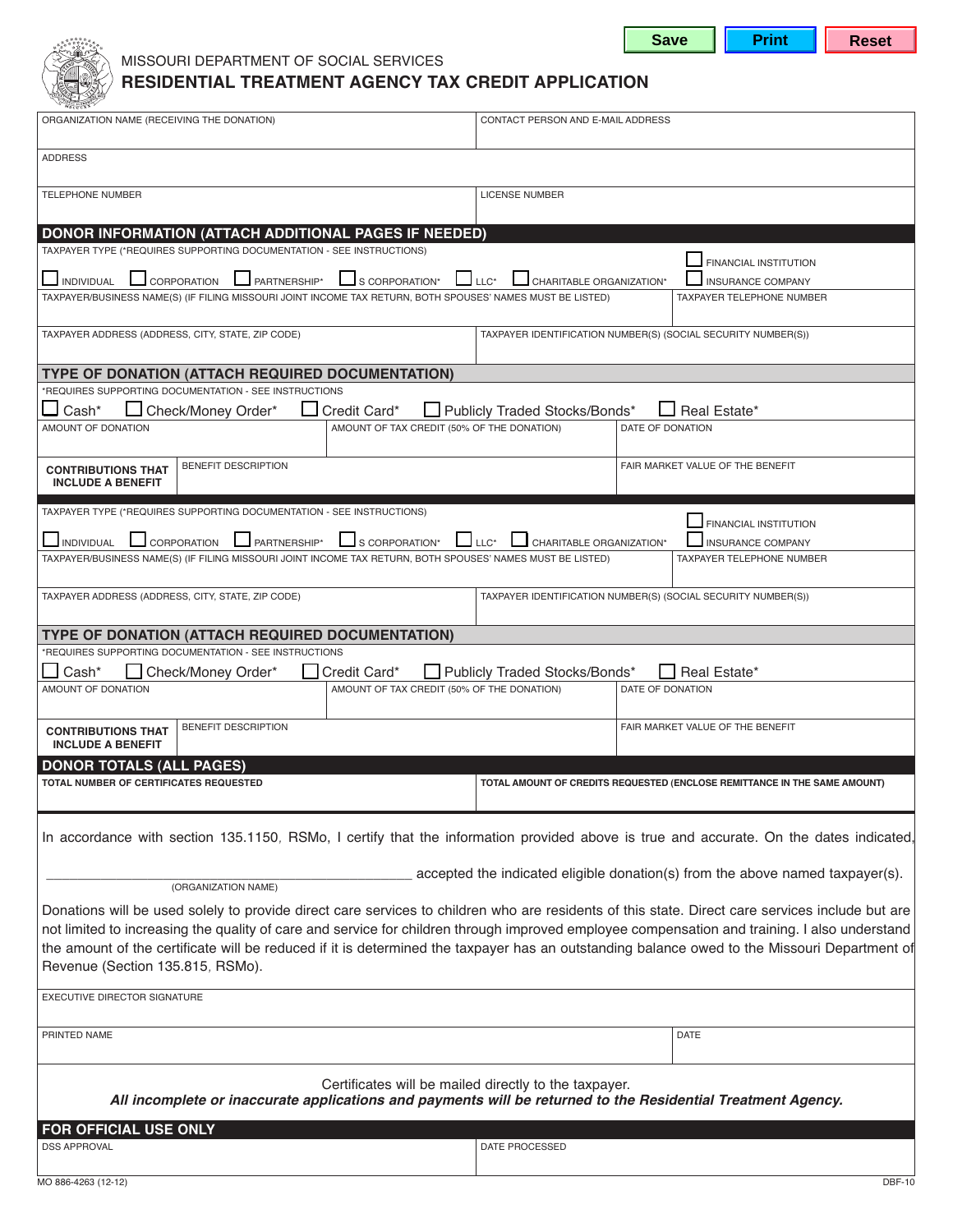| TAXPAYER TYPE (*REQUIRES SUPPORTING DOCUMENTATION - SEE INSTRUCTIONS)                                                                                                        |                                                               |  |  |  |
|------------------------------------------------------------------------------------------------------------------------------------------------------------------------------|---------------------------------------------------------------|--|--|--|
| FINANCIAL INSTITUTION<br>$\Box$ LLC*<br>PARTNERSHIP*<br><b>L</b> CORPORATION<br>S CORPORATION*<br>CHARITABLE ORGANIZATION*<br><b>JINDIVIDUAL</b><br><b>INSURANCE COMPANY</b> |                                                               |  |  |  |
| TAXPAYER/BUSINESS NAME(S) (IF FILING MISSOURI JOINT INCOME TAX RETURN, BOTH SPOUSES' NAMES MUST BE LISTED)                                                                   | TAXPAYER TELEPHONE NUMBER                                     |  |  |  |
|                                                                                                                                                                              |                                                               |  |  |  |
| TAXPAYER ADDRESS (ADDRESS, CITY, STATE, ZIP CODE)                                                                                                                            | TAXPAYER IDENTIFICATION NUMBER(S) (SOCIAL SECURITY NUMBER(S)) |  |  |  |
|                                                                                                                                                                              |                                                               |  |  |  |
| TYPE OF DONATION (ATTACH REQUIRED DOCUMENTATION)<br>*REQUIRES SUPPORTING DOCUMENTATION - SEE INSTRUCTIONS                                                                    |                                                               |  |  |  |
| Cash*<br>Check/Money Order*<br>Credit Card*<br>Publicly Traded Stocks/Bonds*                                                                                                 | Real Estate*                                                  |  |  |  |
| AMOUNT OF TAX CREDIT (50% OF THE DONATION)<br>AMOUNT OF DONATION                                                                                                             | DATE OF DONATION                                              |  |  |  |
|                                                                                                                                                                              |                                                               |  |  |  |
| <b>BENEFIT DESCRIPTION</b><br><b>CONTRIBUTIONS THAT</b><br><b>INCLUDE A BENEFIT</b>                                                                                          | FAIR MARKET VALUE OF THE BENEFIT                              |  |  |  |
|                                                                                                                                                                              |                                                               |  |  |  |
| TAXPAYER TYPE (*REQUIRES SUPPORTING DOCUMENTATION - SEE INSTRUCTIONS)                                                                                                        | FINANCIAL INSTITUTION                                         |  |  |  |
| PARTNERSHIP*<br>CORPORATION<br>$LLC^*$<br>INDIVIDUAL<br>S CORPORATION*<br>CHARITABLE ORGANIZATION*                                                                           | INSURANCE COMPANY                                             |  |  |  |
| TAXPAYER/BUSINESS NAME(S)                                                                                                                                                    | <b>TAXPAYER TELEPHONE NUMBER</b>                              |  |  |  |
| TAXPAYER ADDRESS (ADDRESS, CITY, STATE, ZIP CODE)                                                                                                                            | TAXPAYER IDENTIFICATION NUMBER(S) (SOCIAL SECURITY NUMBER(S)) |  |  |  |
|                                                                                                                                                                              |                                                               |  |  |  |
| <b>TYPE OF DONATION (ATTACH REQUIRED DOCUMENTATION)</b>                                                                                                                      |                                                               |  |  |  |
| *REQUIRES SUPPORTING DOCUMENTATION - SEE INSTRUCTIONS                                                                                                                        |                                                               |  |  |  |
| Cash*<br>Check/Money Order*<br>Credit Card*<br>Publicly Traded Stocks/Bonds*<br>AMOUNT OF TAX CREDIT (50% OF THE DONATION)<br>AMOUNT OF DONATION                             | Real Estate*<br>DATE OF DONATION                              |  |  |  |
|                                                                                                                                                                              |                                                               |  |  |  |
| BENEFIT DESCRIPTION<br><b>CONTRIBUTIONS THAT</b>                                                                                                                             | FAIR MARKET VALUE OF THE BENEFIT                              |  |  |  |
| <b>INCLUDE A BENEFIT</b>                                                                                                                                                     |                                                               |  |  |  |
| TAXPAYER TYPE (*REQUIRES SUPPORTING DOCUMENTATION - SEE INSTRUCTIONS)                                                                                                        |                                                               |  |  |  |
| $L_{L}$ LLC*<br>CHARITABLE ORGANIZATION*                                                                                                                                     | FINANCIAL INSTITUTION                                         |  |  |  |
| CORPORATION<br>PARTNERSHIP*<br>S CORPORATION*<br>INDIVIDUAL<br>TAXPAYER/BUSINESS NAME(S) (IF FILING MISSOURI JOINT INCOME TAX RETURN, BOTH SPOUSES' NAMES MUST BE LISTED)    | INSURANCE COMPANY<br>TAXPAYER TELEPHONE NUMBER                |  |  |  |
|                                                                                                                                                                              |                                                               |  |  |  |
| TAXPAYER ADDRESS (ADDRESS, CITY, STATE, ZIP CODE)                                                                                                                            | TAXPAYER IDENTIFICATION NUMBER(S) (SOCIAL SECURITY NUMBER(S)) |  |  |  |
|                                                                                                                                                                              |                                                               |  |  |  |
| <b>TYPE OF DONATION (ATTACH REQUIRED DOCUMENTATION)</b><br>*REQUIRES SUPPORTING DOCUMENTATION - SEE INSTRUCTIONS                                                             |                                                               |  |  |  |
| Check/Money Order*<br>Cash*<br>Credit Card*<br>Publicly Traded Stocks/Bonds*                                                                                                 | Real Estate*                                                  |  |  |  |
| AMOUNT OF DONATION<br>AMOUNT OF TAX CREDIT (50% OF THE DONATION)                                                                                                             | DATE OF DONATION                                              |  |  |  |
|                                                                                                                                                                              |                                                               |  |  |  |
| <b>BENEFIT DESCRIPTION</b><br><b>CONTRIBUTIONS THAT</b><br><b>INCLUDE A BENEFIT</b>                                                                                          | FAIR MARKET VALUE OF THE BENEFIT                              |  |  |  |
|                                                                                                                                                                              |                                                               |  |  |  |
| TAXPAYER TYPE (*REQUIRES SUPPORTING DOCUMENTATION - SEE INSTRUCTIONS)                                                                                                        | <b>FINANCIAL INSTITUTION</b>                                  |  |  |  |
| CHARITABLE ORGANIZATION*<br><b>INDIVIDUAL</b><br>CORPORATION<br>PARTNERSHIP*<br>S CORPORATION*<br>$\sqcup$ LLC*                                                              | <b>INSURANCE COMPANY</b>                                      |  |  |  |
|                                                                                                                                                                              |                                                               |  |  |  |
| TAXPAYER/BUSINESS NAME(S) (IF FILING MISSOURI JOINT INCOME TAX RETURN, BOTH SPOUSES' NAMES MUST BE LISTED)                                                                   | TAXPAYER TELEPHONE NUMBER                                     |  |  |  |
|                                                                                                                                                                              |                                                               |  |  |  |
| TAXPAYER ADDRESS (ADDRESS, CITY, STATE, ZIP CODE)                                                                                                                            | TAXPAYER IDENTIFICATION NUMBER(S) (SOCIAL SECURITY NUMBER(S)) |  |  |  |
| TYPE OF DONATION (ATTACH REQUIRED DOCUMENTATION)                                                                                                                             |                                                               |  |  |  |
| *REQUIRES SUPPORTING DOCUMENTATION - SEE INSTRUCTIONS                                                                                                                        |                                                               |  |  |  |
| Credit Card*<br>$\Box$ Cash*<br>Check/Money Order*<br>Publicly Traded Stocks/Bonds*                                                                                          | Real Estate*                                                  |  |  |  |
| AMOUNT OF DONATION<br>AMOUNT OF TAX CREDIT (50% OF THE DONATION)                                                                                                             | DATE OF DONATION                                              |  |  |  |
| BENEFIT DESCRIPTION                                                                                                                                                          | FAIR MARKET VALUE OF THE BENEFIT                              |  |  |  |
| <b>CONTRIBUTIONS THAT</b><br><b>INCLUDE A BENEFIT</b>                                                                                                                        |                                                               |  |  |  |
|                                                                                                                                                                              |                                                               |  |  |  |
|                                                                                                                                                                              |                                                               |  |  |  |
|                                                                                                                                                                              |                                                               |  |  |  |
| MO 886-4263 (12-12)                                                                                                                                                          | <b>DBF-10</b>                                                 |  |  |  |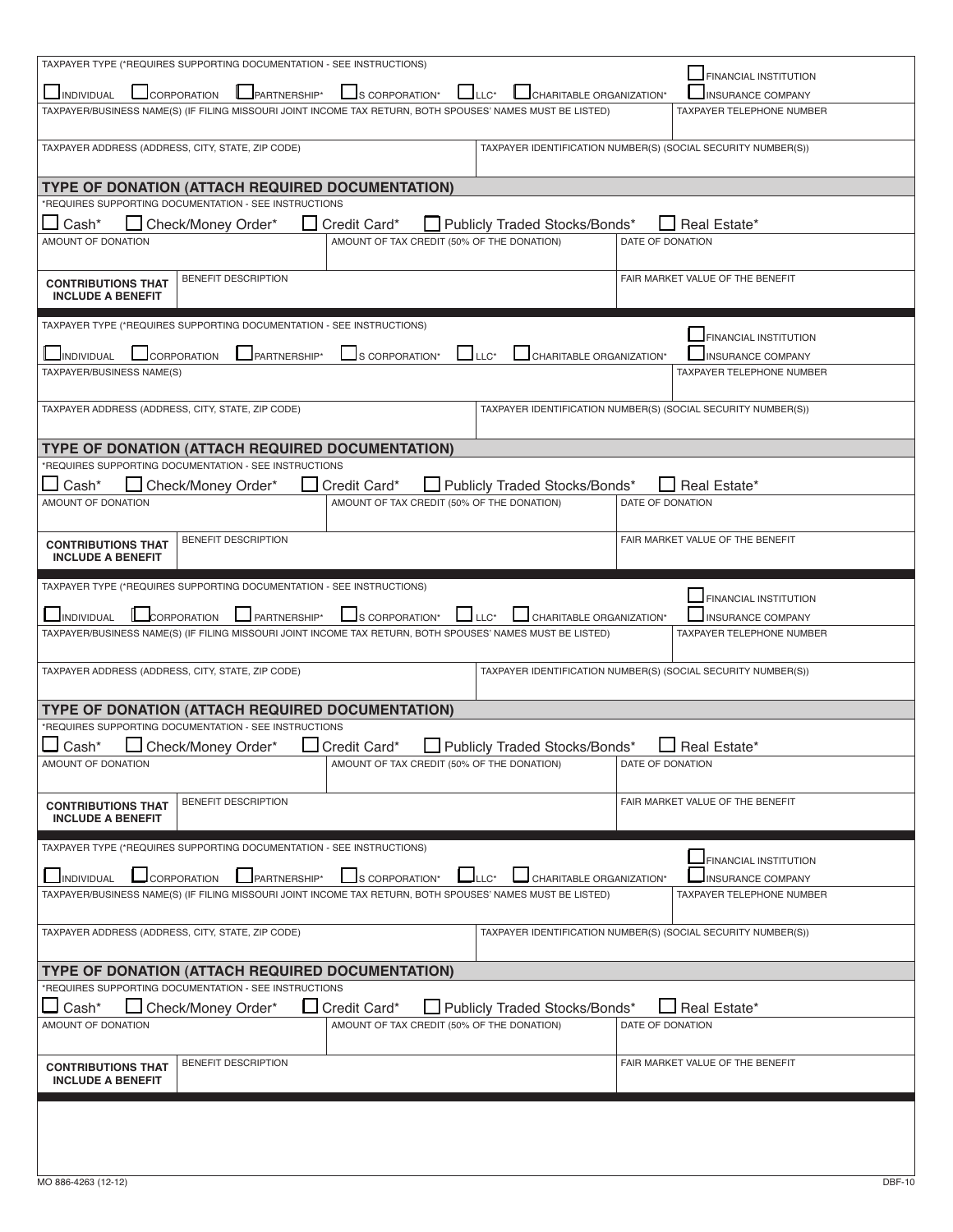

## missouri department of social services **RESIDENTIAL TREATMENT AGENCY TAX CREDIT APPLICATION**

## **INSTRUCTIONS**

- 1. Provide the organization's LEGAL name; contact person; email address.
- 2. Provide the organization's physical address in addition to a P.O. Box (if applicable)
- 3. Provide the license number listed on the contract with Children's Division.
- 4. Taxpayer type place an (X) in the appropriate box and provide supporting documentation indicated if applicable.
	- Supporting Documentation:

Partnerships, S Corporations and LLC's please provide a list of all shareholder names; social security numbers, and percentage of ownership.

Charitable organizations applying for tax credits under Section 135.1150, RSMo, must provide:

- proof the organization is exempt from federal income tax (copy of federal tax exemption certificate), and
- proof of business activities that are unrelated to its charitable activities of which missouri unrelated business taxable income, if any, would be subject to the state income tax imposed under chapter 143, RSMo (i.e. most recent Missouri State Income Tax Return). If the unrelated business activities do not generate Missouri business taxable income, an Executive Officer of the organization must provide an attestation indicating the organization's unrelated business activities do not generate taxable business income but if there were taxable business income, that income would be subject to the state tax imposed under chapter 143, RSMo (attach the Charitable Organization Attestation Form to the application).
- 5. taxpayer name should be the complete name submitted on annual income tax returns.
- 6. Taxpayer identification is either the tax identification number or social security number.
- 7. identify the type of donation made and provide supporting documentation (if applicable).

verifying documentation must be attached to the tax credit application. the type of documentation required will depend on the type of donation. Required documentation includes the following:

- Cash legible receipt from the Residential Treatment Agency which indicates the name and address of the organization; name, address and telephone number of the contributor; amount of the cash donation and the date the contribution was received; signature of a representative of the Residential Treatment Agency receiving the contribution.
- check photocopy of the cancelled check, front and back if not possible then a copy of the original check and a receipt from the Residential Treatment Agency including the same information required of a cash donation.
- Credit Card legible transaction receipt with the name and address of the Residential Treatment Agency; name, address, and telephone number of the contributor; amount and the date the contribution was received; signature of a representative of the Residential Treatment Agency receiving the contribution. Receipts should have the credit card account number blacked out.
- Money order or cashier's check legible copy of the original document with the name and address of the Residential Treatment agency, name, address and telephone number of the contributor; amount of the donation and the date the contribution was received;
- Values of publicly traded stocks and bonds must be determined by a reputable source (e.g. Wall Street Journal, NYSE, NASDAQ, etc.) Information required when submitting applications for tax credit shall include the source and date the stock was valued and how the bond amount was determined; and confirmation documentation of the transfer from the contributor's account to the qualifying residential treatment agency.
- the values of contributions of real estate shall be equal to the lowest of at least two (2) qualified independent appraisals for commercial, vacant or residential property that has been determined to have a value of over \$25,000. commercial, vacant or residential property having a value of \$25,000 or less will require only one (1) appraisal.
- contributions that include a benefit to the donor documentation required will depend on how the type of contribution was made (i.e. cash, check, etc.). the same information is required as described for those types of donations listed above. additional information required includes the type of function or event from which the benefit was received, description of the benefit received (if an auction item, identify the item received), gross amount of the contribution, fair market value of the benefit, and how the fair market value of the benefit was determined.
- 8. Amount of donation is the total funds received or the total value of the donation after the fair market value of any benefit received is deducted (the eligible tax credit will be 50% of this amount).
- 9. Amount of tax credit is equal to 50% of the donation(s) received.
- 10. number of certificates should be the total number of certificates requested to be issued.
- 11. total amount of tax credits requested should be the total of the individual amounts submitted for each taxpayer. submit payment to the Department of Social Services equal to this amount.
- 12. All applications and supporting documentation must be submitted to the Residential Treatment Agency listed for complete processing.